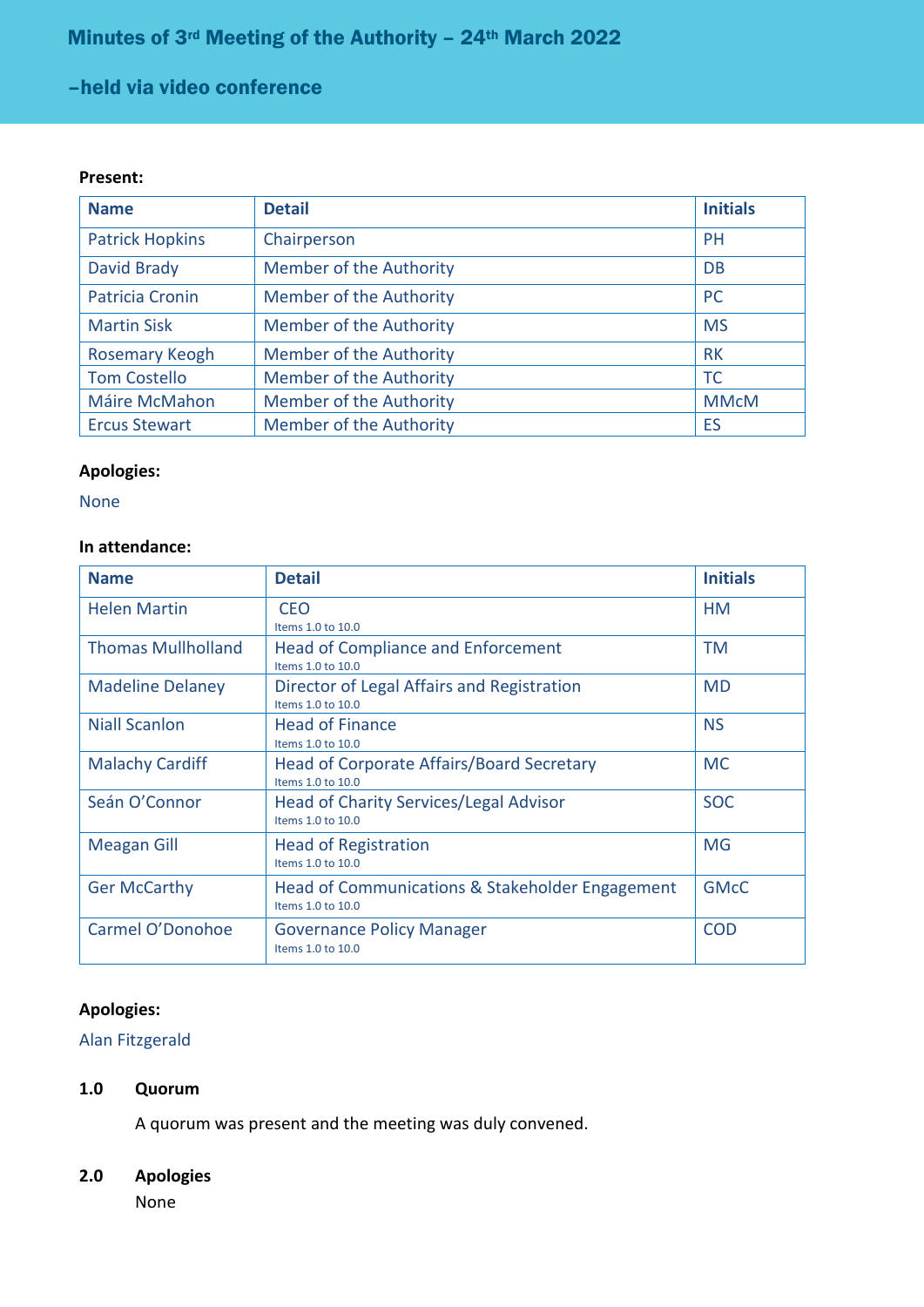## **3.0 Conflicts of Interest**

- The members were requested to declare any potential conflict of interest, whether real or perceived, with any items on the agenda.
- No conflicts of interest were declared.

## **4.0 Approval of minutes of previous Board meetings**

## **4.1 Approve minutes for 24th of February 2022 Board minutes**

The minutes of the Meeting of 24<sup>th</sup> of February 2022 were approved by the Board.

# **4.2 Approve redacted minutes & publication of the Board meeting - 24th of February 2022**

Members reviewed and approved the redacted Board minutes of 24<sup>th</sup> of February.

**It was agreed the Board Secretary would publish the redacted minutes on the website**.

**EMT to review number of downloads of Redacted Minutes from the website.**

#### **4.3 Matters Arising**

There were no matters arising.

#### **5.0 Update from Committees**

#### **5.1 Report of the Finance Audit Risk and Governance ('FARG') Committee**.

• The Chair of the FARG Committee updated the Board of the meeting of 14<sup>th</sup> February 2022.

**The Board of the Authority noted the minutes of the meeting of 14th February 2022 and the report of the Chairperson of the FARG Committee.** 

#### **5.2 Report of the Regulatory Committee (RC)**

• The Chair of the RC updated the members on the Committee's work.

## **Members noted the Minutes of Meeting 2 of the Regulatory Committee in 2022, 1st of March 2022 and the report of the Chairperson of the RC.**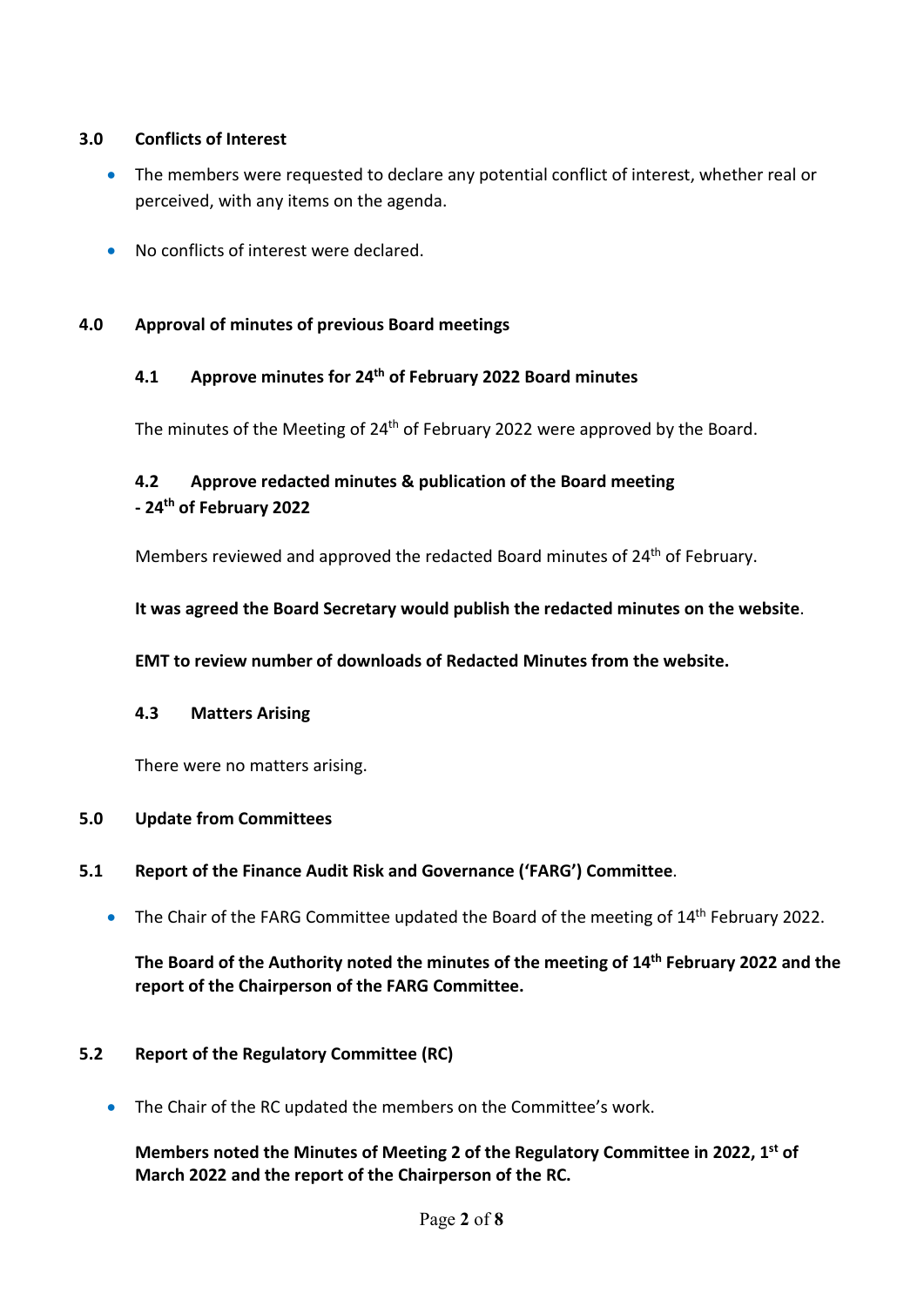## **5.3 Report of the Charity Services Committee (CSC)**

• The Board considered the minutes of Meeting 3, 10th of March 2022, and an update on the matters that were dealt with by the Committee.

**The Authority noted the Charity Services Committee update. The Authority approved all recommendations of Committee Meeting 3 (10th of March 2022) and authorised the Seal to be affixed where appropriate.**

## **5.4 Performance Resource Planning and Advisory Committee (PRPAC)**

- The Chair of the PRPAC updated the members on its meeting of the 17<sup>th</sup> of February.
- Members noted that a paper on the Delegation by the Chief Executive of certain functions in included for decision at this Board meeting.

**The Authority noted the Minutes of the Meeting 1 of 2022 (17th of February 2022).**

**The Authority noted the report of the PRPAC.**

#### **6.0 Decisions of the Authority**

## **6.1 Decision to Refuse Charitable Status for European Anti-Poverty Network Ireland CLG**

• The Authority discussed and considered the Recommendation to Refuse registration as outlined in the Briefing Note presented.

**The Authority refused the application, pursuant to section 39 of the Charities Act 2009, from the European Anti-Poverty Network Ireland Company Limited By Guarantee to be registered in the Register of Charities (the "Register") for the reasons outlined in the Notice of Intention to Recommend Refusal dated 22 November 2021.**

## **6.2 Decision to Refuse Charitable Status for G Kingdom Purpose Foundation Library Company Limited By Guarantee**

• The Authority discussed and considered the Recommendation to Refuse registration as outlined in the Briefing Note presented.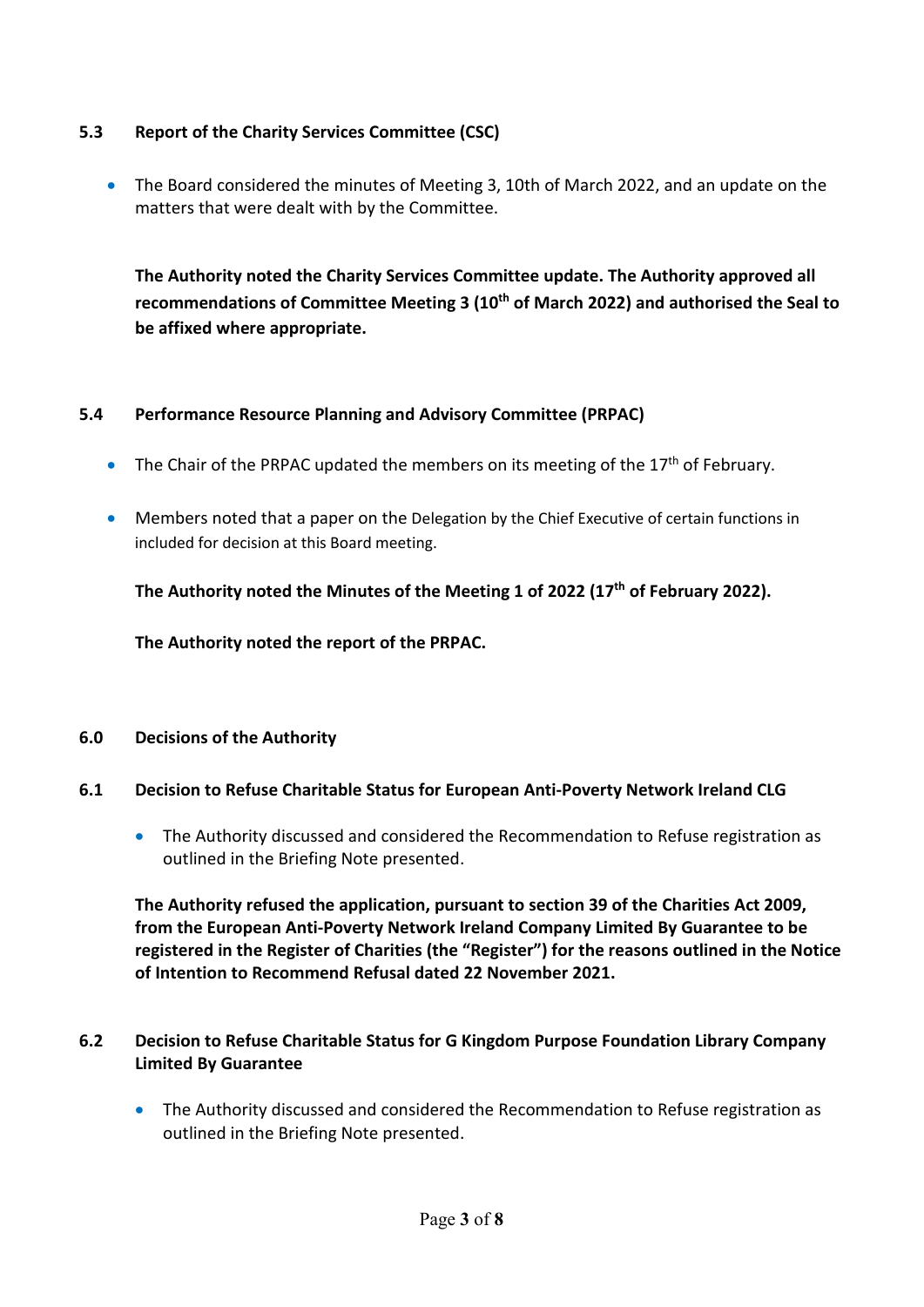**The Authority refused the application, pursuant to section 39 of the Charities Act 2009, from G Kingdom Purpose Foundation Library Company Limited By Guarantee to be registered in the Register of Charities (the "Register") for the reasons outlined in the Notice of Intention to Recommend Refusal dated 21 December 2021.**

## **6.3 MoU with the Charities Commission for Northern Ireland**

• Members discussed and reviewed the Briefing Note relating to text of an MoU between the Charities Regulatory Authority and the Charity Commission for Northern Ireland (CCNI) and its submission to the Minister for approval pursuant to section 34 of the Act.

**EMT to give consideration to invite some representatives from the CCNI Board and the Authority to a meeting before or after the annual UK/Ireland Charities Regulators Group Meeting event.**

**The following resolution was passed by the Charites Regulatory Authority:** 

**Further to section 34(1) of the Charities Act 2009, the Authority resolves to enter into an arrangement with the Charity Commission for Northern Ireland in the terms set out in the draft Memorandum of Understanding and subject to the Executive taking the necessary steps to obtain Ministerial approval.**

**6.4 Proposal re. Delegation by CEO of certain functions under the Charities Act 2009 to Directors**

**The following resolution was passed by the Charities Regulatory Authority (hereinafter referred to as "the Authority"):**

**Further to section 21(1) of the Charities Act 2009, the Authority consents to the Chief Executive delegating each of the functions specified in the Table to a specified member of staff.**

| <b>Table</b>                                                                                                                                                                                                                                  |                                          |
|-----------------------------------------------------------------------------------------------------------------------------------------------------------------------------------------------------------------------------------------------|------------------------------------------|
| <b>Function</b>                                                                                                                                                                                                                               | <b>Specified Member of Staff</b>         |
| Registration of charitable organisations under<br>section 39(7) in so far as it relates to granting<br>applications of charitable organisations that<br>are primary or post primary schools and<br>entering their particulars in the Register | Director of Legal Affairs & Registration |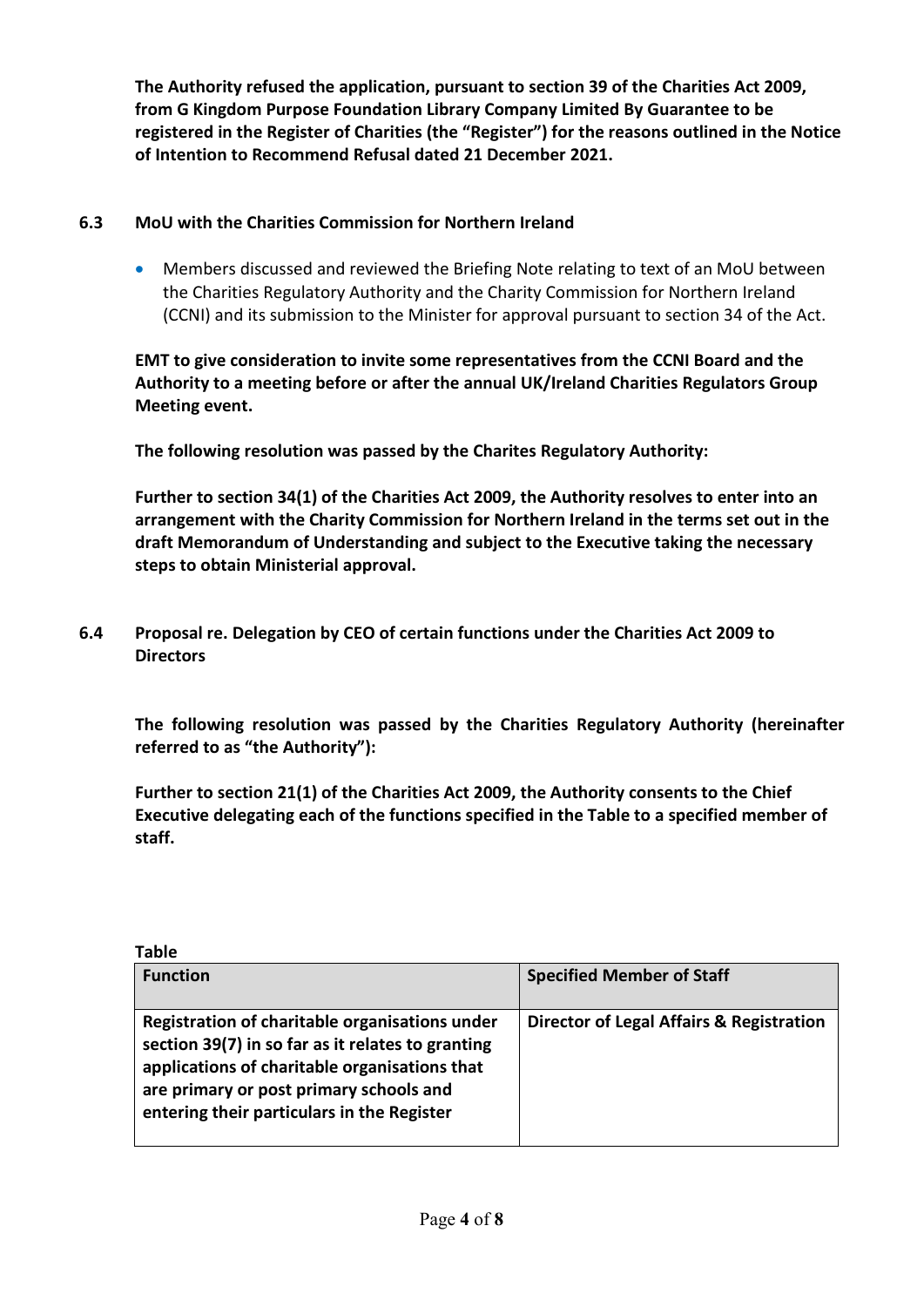| Disclosure of information by the Authority to<br>specified bodies under section 28(1) where it<br>suspects the commission of an offence | <b>Director of Compliance &amp; Enforcement</b> |
|-----------------------------------------------------------------------------------------------------------------------------------------|-------------------------------------------------|
| Provision of information to relevant persons<br>under section 32                                                                        | <b>Director of Compliance &amp; Enforcement</b> |
| Requirement to provide information under<br>section 53                                                                                  | <b>Director of Compliance &amp; Enforcement</b> |

## **6.5 Approval of the Common Investment Fund Financial Statements 2021**

**The Authority approved the Common Investment Fund (CIF) Annual Report and Financial Statements for the year ended 2021 and Letter of Representation.**

#### **7.0 Corporate Risk Register**

**Members of the Authority noted the changes to the Risk Appetite and the insertion of an "Assurance" column in the Risk Register.**

#### **8.0 CEO Report**

#### **8.1 Registration**

- Members noted the report on Registration and Reporting and the updates contained therein.
- Members noted that the number of Maintain Trustees form backlog was cleared and acknowledged the significant work that had been undertaken by the Registration Team on this and other process development work, it was also that noted other members of staff had stepped in to assist the Registration team to address resource shortages.

#### **8.2 Compliance and Enforcement (C&E)**

- Members noted the report on Compliance and Enforcement and the updates contained therein.
- Members noted the update on the SORP.

#### **8.3 Charity Services and Legal**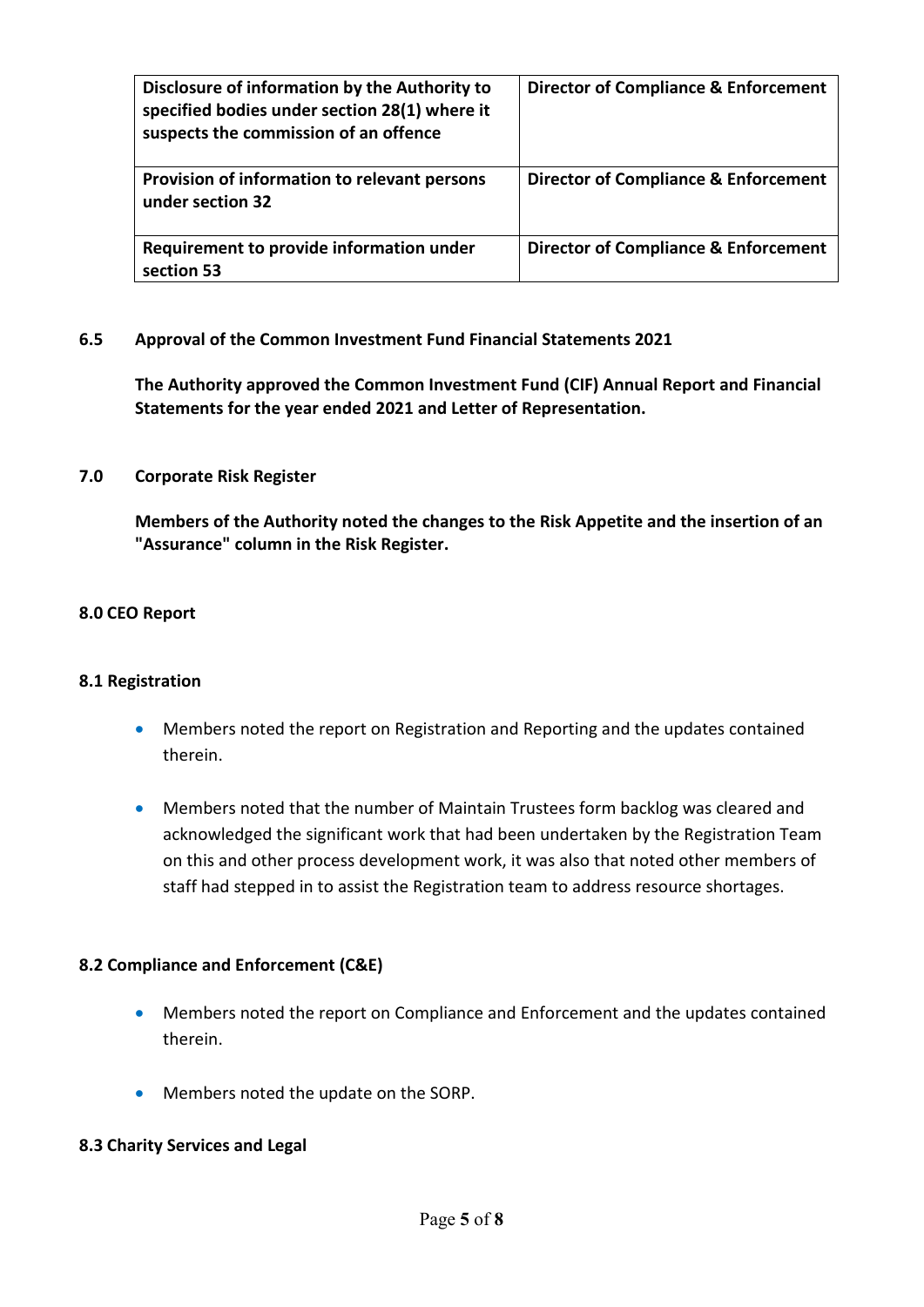• Members noted the report on Charity Services and Legal and the updates contained therein.

• The board noted the briefing note regarding the Common Investment Fund. *RK left the meeting.*

## **8.4 Communications and Stakeholder Engagement**

• Members noted the report on Communications and Stakeholder Engagement and the updates contained therein.

## **8.5 Corporate Affairs and Financial Report**

- Members noted the report on Finance and the updates contained therein.
- Members noted the report on Corporate Affairs and the updates contained therein.
- Members noted that Ambit Consulting will be taking on the role of the Charities Regulator's Data Protection Officer (DPO) from 1st of April.
- Members noted the update on the Corporate Independence process and plans for recruitment campaigns and redeployment.

## **8.6 Update on current organisational issues and CEO Matters**

• Members noted the report on current organisational issues and CEO Matters and the updates contained therein.

**CEO to check with DRCD and update members on the progress of the Charities (Amendment) Bill.**

## **9 Business Plan Tracker**

• Members noted the Business Plan Tracker.

#### **10 Chairperson's Report**

• The Chairperson advised that he had issued a letter to Minister Humphreys regarding the upcoming retirement of three Board Members in October 2022 and enquired about the appointment of the new Members of the Board of the Authority.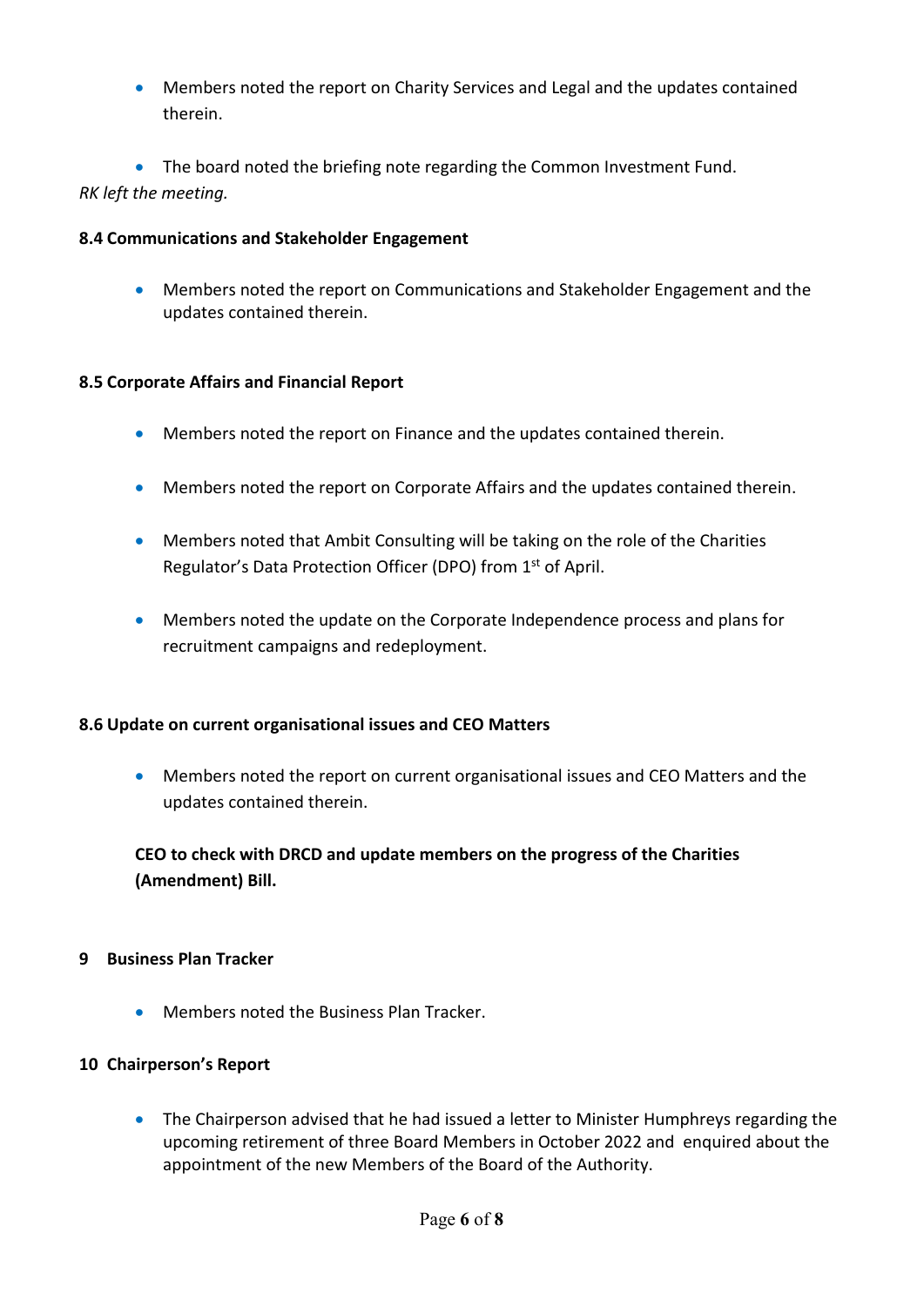- The Chairperson noted advised that he sent a letter of congratulations to Mary Hurley on her appointment as the new Secretary General at the Department of Rural and Community Development.
- The Chairperson has been in regular contact with the CEO and the Board secretary since the last meeting.
- The Chairperson noted that he and the CEO along with members of the Executive will be meeting the Hon. Dr Gary Johns ACNC (Australian Charities and Not-for-profits Commission) Commissioner on 29<sup>th</sup> of March 2022 to share experience and discuss emerging issues in relation to the regulation of charities.

# **The Members noted the Chairperson's report and the updates contained therein.**

## **10.0 AOB**

- It was noted that the next Board meeting would take place on Thursday, 19th of May 2022.
- There being no further business, the Chairperson thanked all for their contributions and the meeting ended.